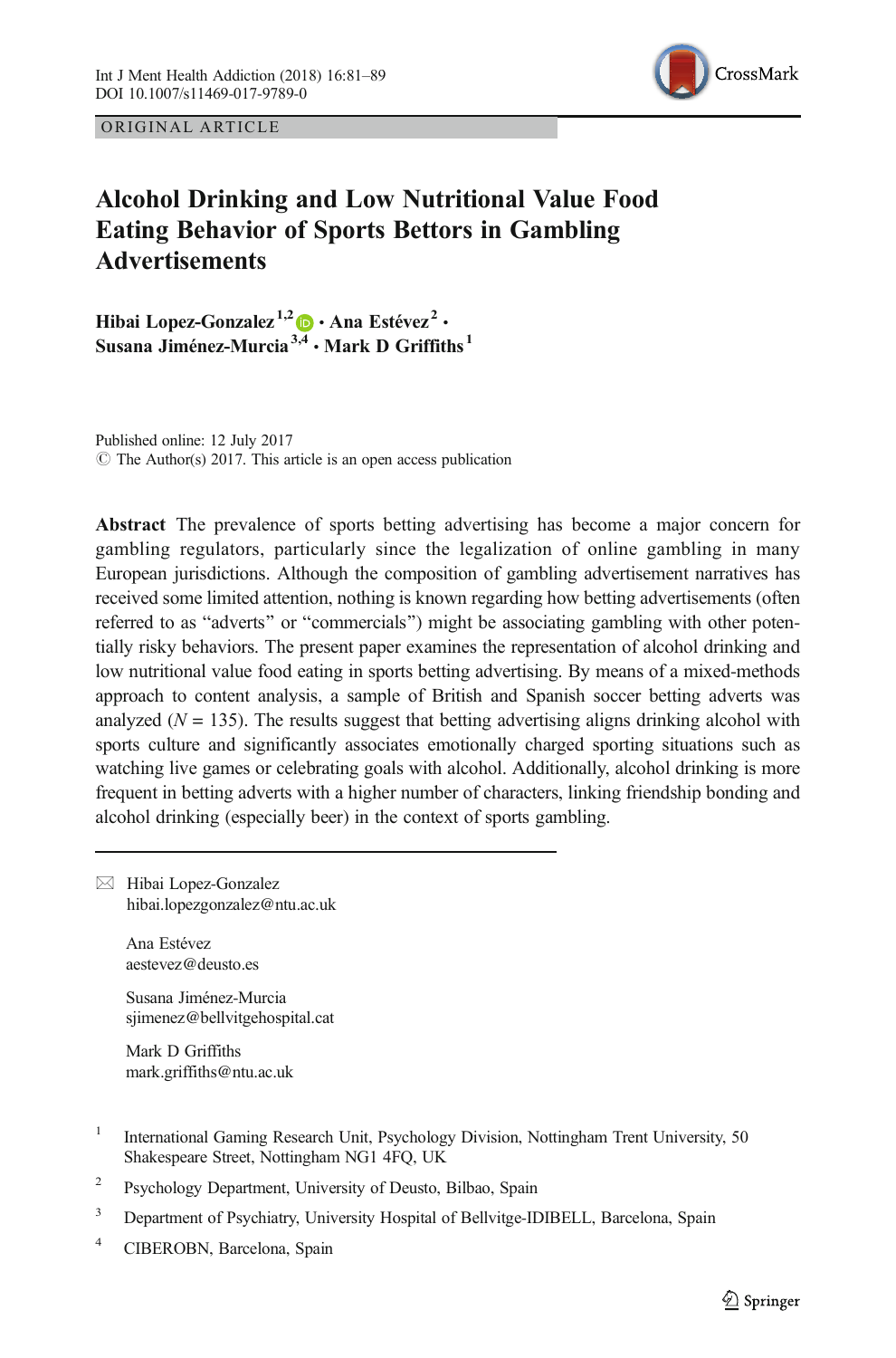#### Keywords Gambling · Sports betting · Marketing · Advertising · Eating · Alcohol

Problem gambling is a risky behavior that when engaged in with problem drinking and eating disorders can potentially multiply its detrimental effects on individuals. The associations between the three behaviors remain unclear, although some studies, predominantly among university students, have theorized possible commonalties. For instance, a study conducted with a sample of 246 psychology students found that urgency (no specification whether negative or positive) is the impulsivity-related construct that best predicts alcohol drinking, gambling, and binge eating behavior (Fischer and Smith [2008](#page-7-0)). Another study with 301 university students showed that problematic gambling and drinking behaviors among students had great similarities, but failed to find any significant underlying cause with eating problems (Hodgins et al. [2016\)](#page-8-0). Also within a higher education context, another study reported that problem student gamblers were more likely to be heavy drinkers than non-problem gamblers (Engwall et al. [2004](#page-7-0)), an association also identified in nationally representative samples among adolescents in the USA (Barnes et al. [2009\)](#page-7-0). In fact, there is a large literature on the relationship between alcohol and gambling (see Bohaine et al. [\[2015\]](#page-7-0) for a review) but not in relation to their association in advertisements (also referred to as "adverts" or "commercials").

At a pathological level, problem gambling is more common among individuals with alcohol use disorder (Grant et al. [2002\)](#page-7-0). Gambling and eating disorders rarely occur simultaneously, although lifetime prevalence of gambling disorder is slightly higher among people with eating disorder (Jiménez-Murcia et al. [2013](#page-8-0)). However, among individuals with eating disorders underlined by impulse control disorders, such as those with bulimia nervosa, co-morbidity rates with pathological gambling are higher, ranging from 16 to 23% (Jiménez-Murcia et al. [2013\)](#page-8-0), suggesting that purging/binge type of eating and gambling problems might have common environmental and biological risk factors (Claes et al. [2012](#page-7-0)).

Moving away from the biopsychological underpinnings of gambling interaction with alcohol drinking and eating, other factors also contribute to the association of gambling with similarly risky behaviors. Situational factors (Griffiths [2005](#page-8-0)) help explain why different environmental settings can affect differently otherwise similar individuals. For instance, comparative studies in Finland and France have shown that the symbolic understanding of problem gambling, alcohol drinking, and eating varies, influencing the way social workers in each country conceptualize each behavior and seek for a solution to those problems (Egerer [2013](#page-7-0)). One of the most prominent situational factors is arguably advertising and marketing.

The present paper examines sports betting adverts to explore the association of gambling behavior with alcohol drinking and low nutritional value food (LNVF) eating (i.e., eating Bjunk food^). The study complements the paradigm of individually motivated risky behavior by focusing on the effects that media representation of behavior—by means of repeated patterns of characters, situations, and/or actions in adverts—might have on the imitation and normalization of gambling behavior. Here, the underlying assumption is that sports betting advertising depicts specific gambling behaviors, sometimes in conjunction with LNVF eating and alcohol drinking, creating a symbolic understanding of what gambling on sports means (Lopez-Gonzalez and Griffiths [2016b](#page-8-0)). This is especially relevant for new products, such as online sports betting, which over the last few years has been legalized in many European jurisdictions (European Commission [2014\)](#page-7-0). New products entail new behavioral patterns that advertisers hope consumers will adopt. Furthermore, advertising plays a major role in communicating socially acceptable ways of consuming such products, as has been noted in prior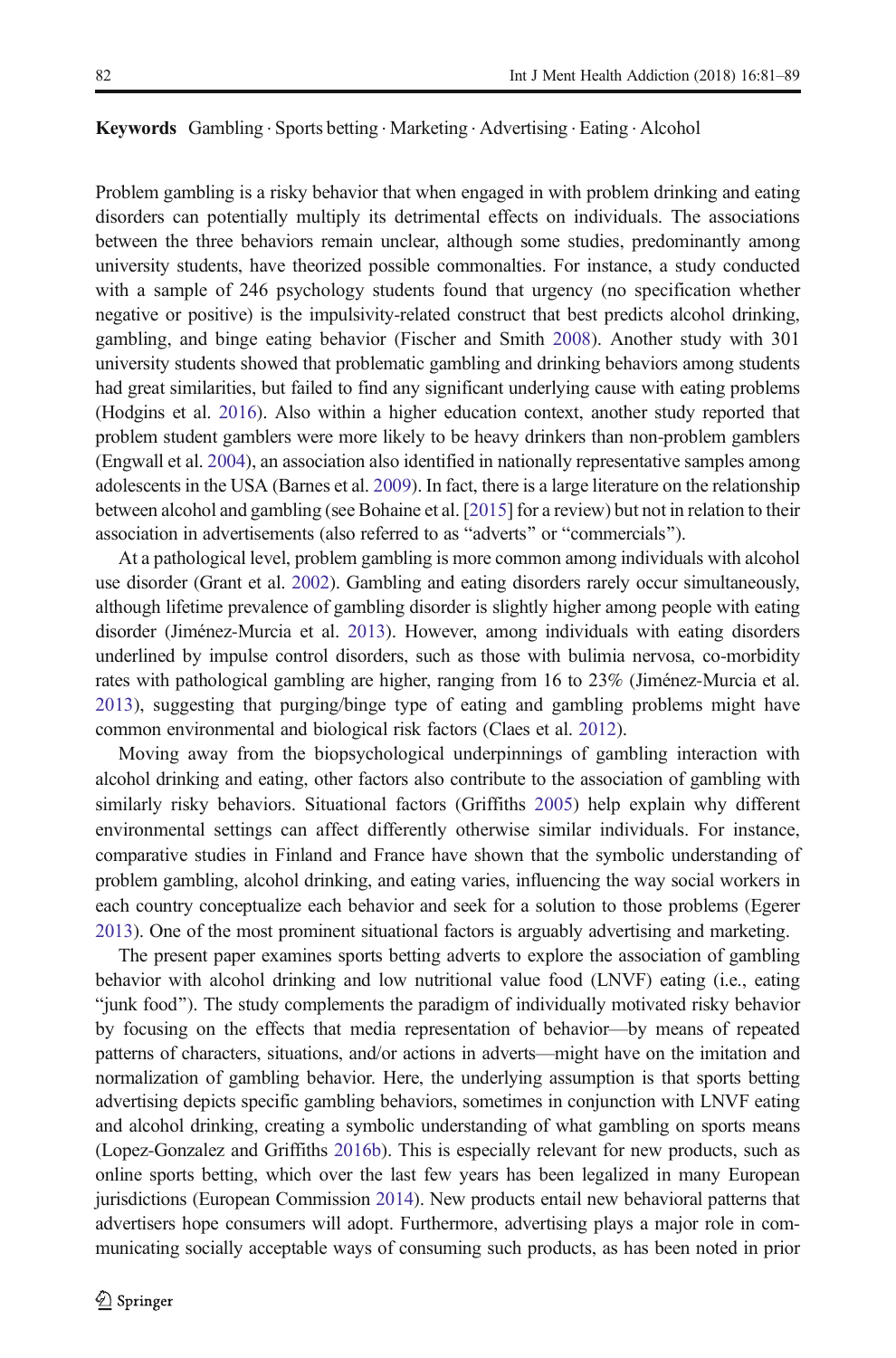alcohol and food advertising research (Castonguay et al. [2013;](#page-7-0) Engels et al. [2009;](#page-7-0) Mathios et al. [1998](#page-8-0)).

The available evidence on the interaction of alcohol drinking and LNVF eating in gambling advertising is scarce. Maher and colleagues have argued that sport sponsorship has become a prominent marketing tool for alcohol, gambling, and LNVF. The playing of sport conveys positive healthy connotations to products that pose risks to health (Maher et al. [2006](#page-8-0)). By specific products (such as alcohol-based drinks, LNVF, and gambling games) associating their brand with sports, companies obscure the risk components of their products, aligning them with the beneficial attributes of physical exercise (McDaniel and Heald [2000](#page-8-0)). Additionally, gambling venues have been categorized as meeting places where gamblers eat and drink to celebrate their team's losses and wins (Dyall et al. [2009](#page-7-0)).

A major concern regarding sports-related marketing of gambling, alcohol, and LNVF is the attraction of children to sport content (Lopez-Gonzalez et al. [2017](#page-8-0); Kelly et al. [2011a](#page-8-0)). Although minors are typically protected from viewing gambling adverts (such as screening them on television only after the 9pm), many jurisdictions specifically permit betting promotions during sport events, even if these events are broadcast before 9 pm (Lopez-Gonzalez and Griffiths [2016a](#page-8-0)). Research investigating three televised sporting events in Australia in 2012 found that spectators were exposed to gambling, alcohol, or LNVF products for about two thirds of the overall broadcast time, resulting in 4062 episodes of alcohol marketing, 322 for gambling, and 51 for LNVF, including different marketing forms such as match commentary, banners, shirt sponsors, adverts, and on-screen messages (Lindsay et al. [2013\)](#page-8-0). Interviews with children aged 10–14 years have shown that they are more likely to recall food than non-food sponsors of sport teams, while children aged 10–11 years thought it was important to buy food or beverages from sport sponsors to "return the favor" (Kelly et al. [2011b\)](#page-8-0). In experiments with 85 children aged  $5-12$  years, one study found that the most liked teams were associated in children's minds to junk food products, and that continued exposure to gambling, and that food and drink adverts fostered connections between consuming those products and sport (Bestman et al. [2015\)](#page-7-0).

Although some sport codes prohibit the depiction of alcohol drinking in adverts, past research has demonstrated that fans can associate drinking with sport even when characters in the adverts are not shown physically drinking, due to the depiction of scenarios or situations that evoke alcohol drinking in their minds (Zwarun and Farrar [2005](#page-8-0)). Also, drinking alcohol is usually represented as being associated with friendship and camaraderie (Zwarun and Farrar [2005\)](#page-8-0), an association that mirrors that of gambling adverts (Deans et al. [2016](#page-7-0); Hing et al. [2017](#page-8-0); Sproston et al. [2015\)](#page-8-0).

Building on these findings, two exploratory research questions (RQs) were proposed in the present paper to understand how sports betting advertising represents bettors' behavior. RQ1: How is eating LNVF and drinking alcohol in sports betting adverts represented in sport culture. In particular, this question seeks to explore whether sports betting adverts present gambling, eating LNVQ, and drinking alcohol in association with emotionally charged situations, such as watching live sport. RQ2: How is drinking alcohol and eating LNVF portrayed in sports betting adverts in relation to friendship building.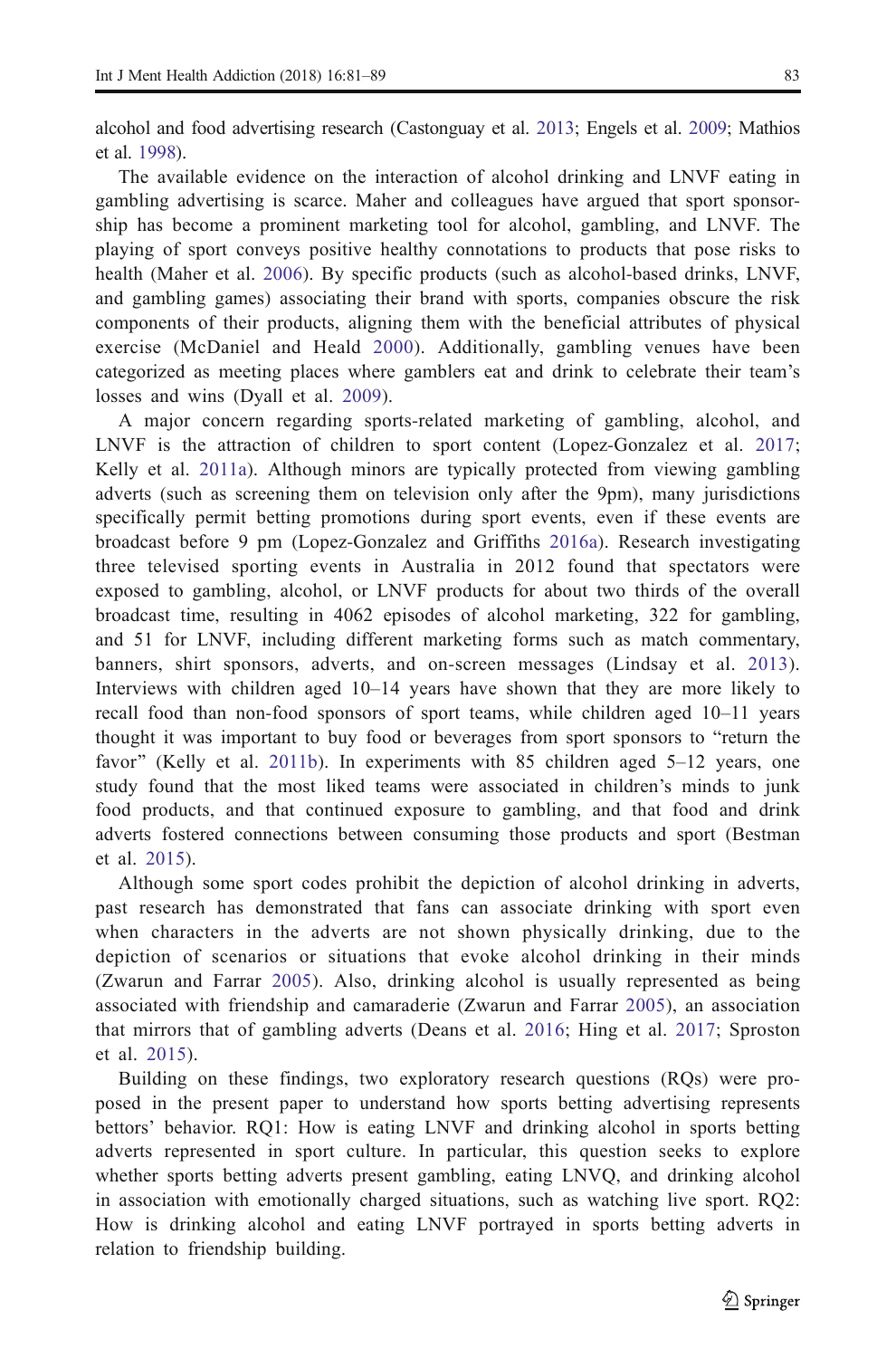# Method

### Sample

Sports betting television adverts ( $N = 135$ ) were sampled from a larger cross-sectional study. Advertisements with an upload date from June 2014 to November 2016 were downloaded from the official YouTube channels of 29 different betting brands. These brands were primarily selected based on their presence as sponsors, official partners, or regular advertisers in sport events. All adverts met the following inclusion criteria: (i) only those advertising soccer were included, thus excluding horse and dog racing as well as other sports whose popularity is more country-specific; (ii) only advertisements from Spain and the UK were selected because these were the two languages that the authors could understand as native speakers, and the representativeness of La Liga and Premier League competitions in European soccer (first and third, respectively, in Union of European Football Associations [UEFA] ranking); (iii) the advertisements belonged to companies with a legal license to operate in one or both of the countries analyzed; (iv) the adverts had to have a televisual and temporal format (between 20 and 60 s duration). This latter inclusion criterion excluded made-for-internet promotions that typically allow informal shooting or discussion-like videos including tipsters sponsoring a brand. Also, longer advertisements were excluded because they were unlikely to have been shown on television; and (v) for the purpose of assessing new behavioral patterns attached to new products, the advertisements had to focus on online sports betting, excluding those addressing offline betting. Further details of the adverts analyzed can be obtained from the first author on demand.

To check if the *YouTube* sample corresponded to the actual adverts shown on television, an additional sample of nine UEFA Champions League, English Premier League, and Spanish La Liga soccer matches (including pre- and post-match advert breaks) was recorded from May to June 2016. The results confirmed that every television advertisement was made accessible, sometimes with a few weeks' delay, via the operator's *YouTube* profile. Also, the electronic banners around the soccer field were analyzed to make sure no betting brand being promoted was excluded from the study sample.

#### Procedure

The initial analysis was conducted by three coders. Coder 1 rated the whole sample of advertisements. For reliability purposes, a sub-sample composed 23 adverts (17.03%) was randomly generated and coded independently by coders 2 and 3. Interrater reliability was calculated using ReCal3 software, which is especially designed for situations with three or more coders analyzing nominal data wherein Cronbach's alpha is not useful. In the present study, a solid interrater reliability was found. Krippendorff's alpha coefficients ranged from 0.78 to 1, with all except one variable punctuating below the 0.80 cut-off point generally recommended for acceptable reliability, but enough for exploratory analysis (Krippendorff [2013\)](#page-8-0).

Given the exploratory nature of the study, a mixed-methods approach was favored by the researchers for the second round of analysis. Thus, once the betting adverts portraying alcohol and LNVF consumption were identified, coder 1 conducted additional qualitative coding on them to deepen the exploratory questions that guided the initial analysis. The definition of LNVF included snacks (e.g., crisps, popcorn, etc.), sugary drinks, pizza, hamburgers, and French fries.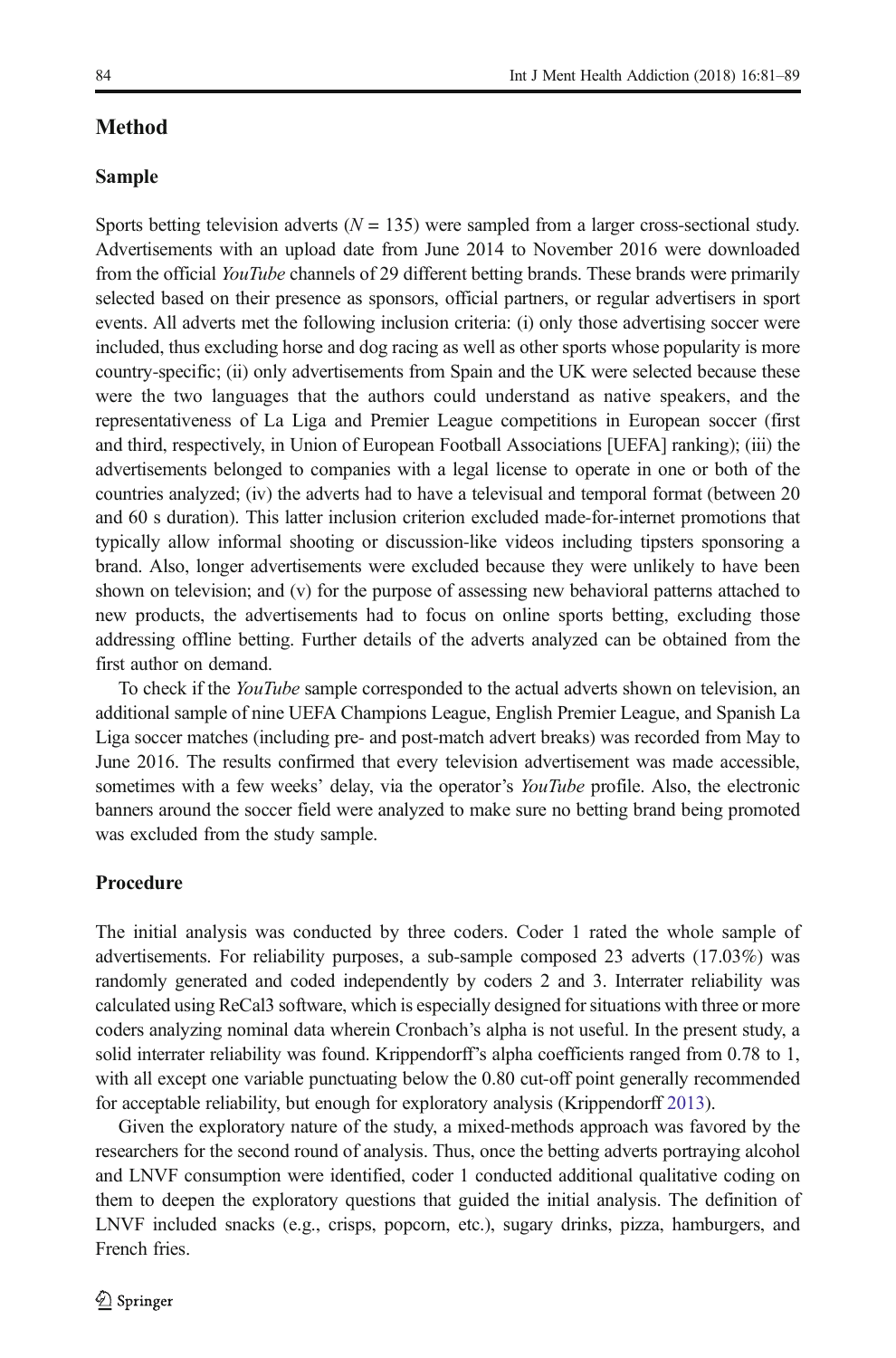To assess the association between alcohol and LNVF with sports culture (RQ1), characters in the adverts consuming alcohol or LNVF were hypothesized to be associated with (1) having a sentimental bond with sport (e.g., team loyalty); (2) being depicted as in an emotional state; (3) appearing celebrating a goal; (4) betting while viewing sport (i.e., in-play betting); (5) being offered by the advert free bets, money back, or similar promotions; and (6) showing satisfaction from the outcome of a bet or a game. To explore RQ2, namely the association between unhealthy food and alcohol with friendship building, variables 1 to 6 were hypothesized to vary depending on the number of characters in adverts portrayed drinking alcohol; and similarly on the number of characters in adverts portrayed eating LNVF. Additionally, adverts were analyzed in terms of (7) the type of drink consumed, under the assumption that drinking beer (e.g., lager, cider) will be more likely to occur in group settings in contrast to drinking wine or spirits.

Chi-square tests were performed between the variables outlined above using IBM SPSS 23 for Mac. Fisher's exact test (one-sided) was used when the distribution expected cell counts were below 5. Considering the exploratory purpose of the study, and given the scarcity of scientific literature in the field and the mixed-methods approach, a threshold  $p$  value lower than 0.05 was accepted as statistically significant without controlling for multiple comparisons error.

### **Results**

Initial analysis of the 135 adverts identified 36 betting adverts depicting LNVF consumption (26.7%), and 30 betting adverts depicting alcohol consumption (22.2%). The incidence of simultaneous alcohol drinking and LNVF eating was relatively low, comprising only 11 adverts (8.14%). LNVF eating behavior showed little association with any of the variables analyzed. Sentimental identification with the team, emotionally charged scenes, in-play betting situations, and free bet promotions, had no statistically significant association with LNVF eating behavior. Only two variables were suggestive of an association. More specifically, (i) LNVF eating was associated with the characters in the advert celebrating a goal  $(\chi^2[2, \chi])$  $N = 36$ ] = 6.401,  $p < .041$ ); and (ii) the number of characters in the advert eating LNVF was associated with showing satisfaction to what could be implied as a satisfactory game or bet outcome  $(\chi^2[6, N = 36] = 16.107, p < .013)$ .

In contrast, alcohol drinking showed several associations with sports betting behavior. The presence of alcohol in the advert co-occurred with (i) the appearance of characters with a sentimental bond  $(\chi^2[1, N = 135] = 5.310, p < .026)$ ; (ii) the characters in the advert watching live sport while betting (i.e., in-play betting)  $(\chi^2[1, N = 135] = 6.199, p < .011)$ ; (iii) any of the characters celebrating a goal (i.e., only fans, excluding those characters playing the part of a footballer)  $(\chi^2[1, N = 135] = 3.978, p < .042)$ ; and (iv) the character showing satisfaction for what appears to be the outcome of a bet or a game  $(\chi^2[2, N = 135] = 6.603, p < .033)$ . The provision of free bets (or other similar promotions) and how emotionally charged the main character appeared to be did not yield any statistically significant relationship with alcohol drinking behavior.

Further analysis showed that a higher number of characters in the adverts that depicted alcohol drinking was associated with (i) the main character being more emotionally involved  $(\chi^2[3, N=30] = 19.566, p < .001)$ ; (ii) the characters celebrating a goal  $(\chi^2[2, N=30] = 6.589,$  $p < .037$ ); (iii) the characters watching live sport while betting ( $\chi^2[3, N = 30] = 9.830$ ,  $p < .020$ ); and (iv) the advert offering free bets ( $\chi^2[3, N = 30] = 9.037, p < .029$ ); and (5) drinking beer  $(\chi^2[3, N = 30] = 13.083, p < .004)$ . The number of characters drinking was not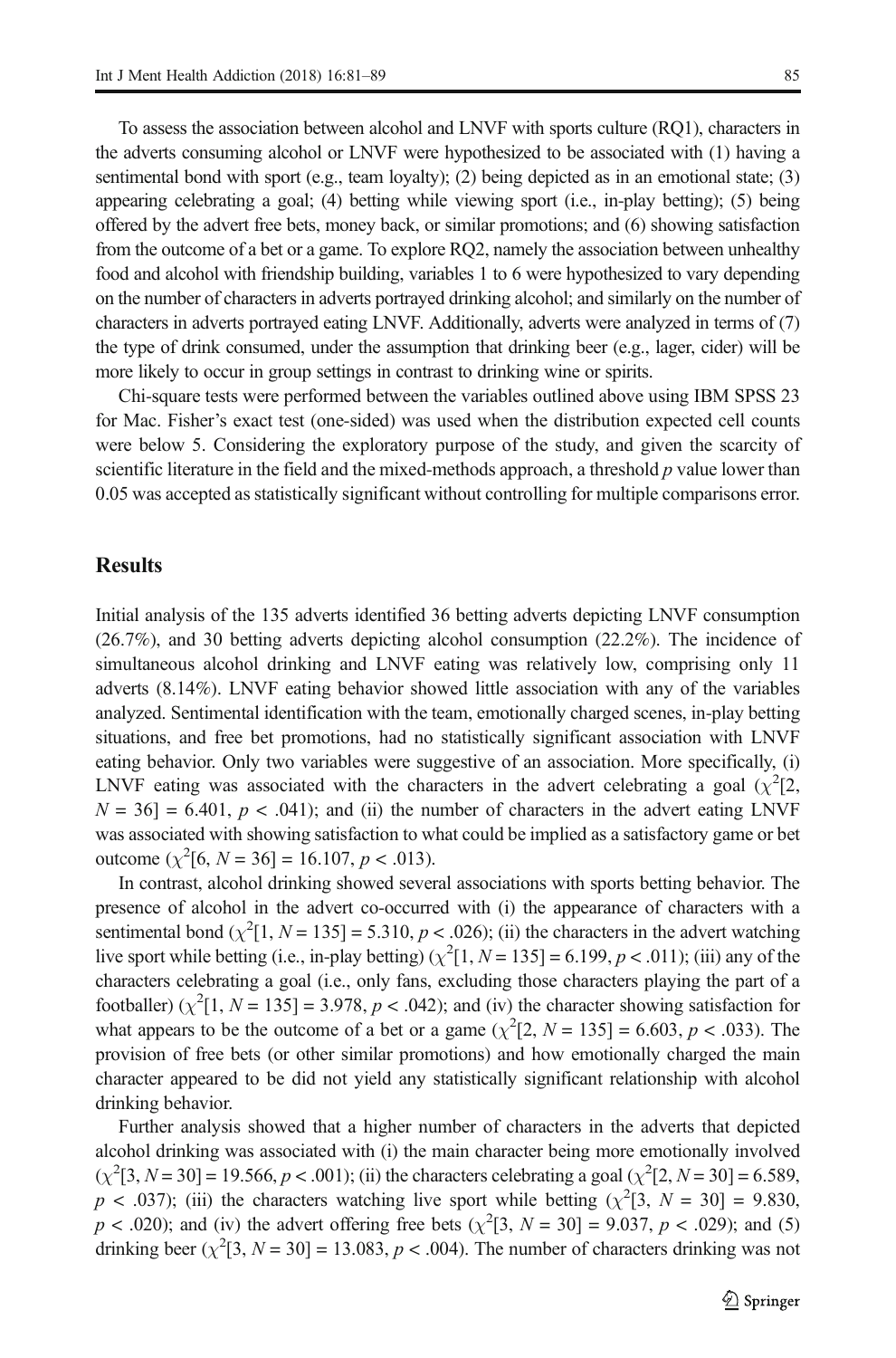statistically associated with the (i) appearance of characters with a sentimental bond, or (ii) showing of satisfaction due to bet or game outcome.

Alcohol type was further analyzed, binary coding whether the adverts portrayed beer drinking (e.g., lager, cider) as opposed to wine/spirits drinking. Those adverts with characters drinking beer were associated with (i) a higher number of overall characters in the advert  $(\chi^2[3, N = 30] = 13.083, p < .004)$ ; (ii) free money offers  $(\chi^2[1, N = 30] = 4.751, p < .043)$ ; and (iii) characters celebrating a goal  $(\chi^2[1, N = 30] = 9.455, p < .003)$ . Contrary to what was hypothesized, in-play betting, emotional involvement of the main character, and sentimental identification were not statistically associated with beer drinking. However, among the 11 adverts showing both alcohol and LNVF consumption, drinking beer was not only associated with eating LNVF  $(\chi^2[1, N = 11] = 5.687, p < .020)$ , but also with a higher number of characters eating LNVF in the advert  $(\chi^2[2, N=11] = 11.000, p < .004)$ . Among the 11 adverts showing wine/spirits drinking, only one (9.09%) also depicted LNVF consumption, whereas among the 19 adverts with characters drinking beer, 10 also consumed LNVF (52.63%).

# **Discussion**

The present study provides a preliminary and tentative understanding of how sports betting adverts depict gambling in interaction with eating and drinking behavior. Approximately one-quarter of the analyzed sample depicted alcohol (22.2%) and LNVF (26.7%) consumption. However, when combined, 55 out of 135 adverts (40.7%) depicted at least one of the two behaviors. Gambling, like consuming LNVF and alcohol, is largely considered a risky product whose marketing and advertising must be limited (Hing et al. [2014,](#page-8-0) [2015](#page-8-0), [2016](#page-8-0)). Characters in gambling narratives, as seen in the adverts sampled, can help to create a representational atmosphere of normality regarding the simultaneous use of two or more of such potentially risky products. Also, the transmission of such adverts does not happen in isolation. On the contrary, they add to existing alcohol and food products, which are also heavily advertised in the context of sport events (Bestman et al. [2015](#page-7-0); Lamont et al. [2011](#page-8-0); Sproston et al. [2015](#page-8-0); Thomas et al. [2012\)](#page-8-0).

Under the assumptions for RQ1, alcohol drinking was hypothesized to be associated with sports culture. The analyses showed that betting adverts portraying alcohol consumption, as opposed to those without alcohol, showed (i) more frequently sentimental bonds between characters and sport; (ii) more frequent betting while watching a live game; (iii) more goal celebrations; and (iv) in general, characters demonstrating greater satisfaction for the outcome of the games or bets. These activities were examined in order to explore the representation of bettors' behavior in emotionally charged situations. Sport is far from being an emotionally neutral content, and often entails identity and belonging aspects (Giulianotti et al. [2005](#page-7-0); Wenner [2011\)](#page-8-0). Thus, betting advertising appears to capitalize on such sentiments arising from sports culture and aligns them with betting culture, corroborating recent research on the field (Deans et al. [2016](#page-7-0), [2017](#page-7-0)). In addition, emotionally charged situations such as betting while viewing a game or celebrating a goal are arguably more likely to be associated with instant decision-making and urgency, potentially harming those with impulse control disorders (Hodgins et al. [2016](#page-8-0)). Obviously, the advertising and marketing industry is a manufacturer of happy-ending stories, and as such, gambling, eating, and drinking are unlikely to be portrayed in a context of excessive or disordered consumption. However, against a gambling backdrop, the simultaneous representation of emotional situations and alcohol consumption, even moderate, could also encourage disinhibition.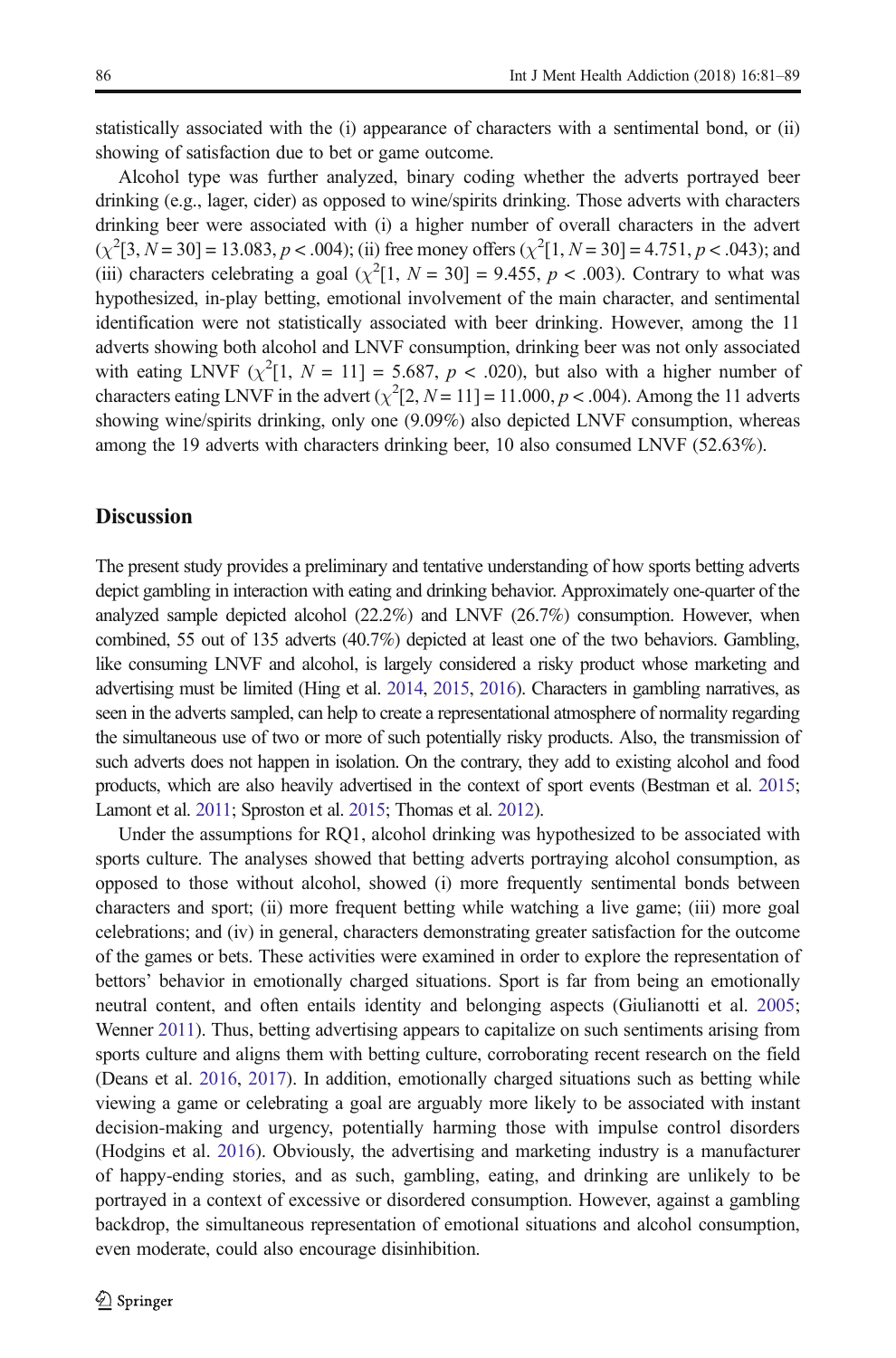Friendship building was also hypothesized in relation to the number of characters drinking alcohol in the adverts, as proposed in RQ2. Simply put, those adverts that depicted alcohol drinking featured (on average) more characters in their narratives than those adverts with no alcohol drinking. Solitary gambling, similar to solitary alcohol drinking, exposes individuals to greater risks of developing problems (Griffiths [1995\)](#page-7-0). However, studies have raised concerns regarding the misconception that drinking, especially beer, when done socially cannot be harmful (Strate [1992](#page-8-0)), reminiscent of the bettors' idea that gambling in group is *safer*; as expressed in previous qualitative research (e.g., Deans et al. [2016\)](#page-7-0). In this context, betting with friends might also add to the security component of offers such as guaranteed money back or free bet coupons, explaining why they are more likely to be offered in such circumstances.

Bonding with peers has been previously been proposed as a major component of gambling advertising, both in sports (Lindsay et al. [2013](#page-8-0)) as well as in other forms of gambling (McMullan and Miller [2008](#page-8-0)). Prototypical betting advertising representations continue to portray betting and sport viewing as a communal experience, an image that appears to be more aspirational than realistic considering that the majority of people consume sport alone (ESPN [2010\)](#page-7-0). Group behavior, contrary to the idea implied in betting adverts sampled in the present study, could facilitate the feedback and normalization of a vicious circle of risky behaviors, as suggested by the fact that adverts with more characters drinking also were more likely associated with LNVF eating.

The relatively small sample of adverts analyzed cannot be ignored when acknowledging the limitations of the study. The data here can only be interpreted as a preliminary and tentative examination of the simultaneous presence of gambling, alcohol, and LNVF in social representations that have the capacity to affect bettors' behavior, particularly those more vulnerable such as problem gamblers and minors. Future research will need to evaluate whether new forms of advertising are having an impact on the co-occurrence of these three behaviors.

# Conclusion

To the authors' knowledge, this is the first research study that has explored the interaction of drinking alcohol and eating unhealthy food in gambling adverts. It is argued that situational factors such as the advertising and marketing of gambling can help to shape betting behavior, by means of depicting specific scenarios and actions, while ignoring others, that show characters drinking alcohol and betting, and less frequently, eating unhealthy food. It has been further argued that drinking alcohol is typically shown in betting adverts in clear association with sports culture and gambling. Similarly, betting advertising might be resorting to characters drinking alcohol, largely beer, to enhance the message of friendship bonding that appears to be inherently associated with the enjoyment of sport. Media and advertising regulators (as well as policymakers more generally) should be cognizant and react to the symbolic linkage of independent risky behaviors, particularly in contexts of enhanced emotions and impulses, such as popular sports, and considering the appeal of such content to children.

#### Compliance with Ethical Standards

Conflict of Interest Hibai Lopez-Gonzalez, Ana Estévez, Susana Jiménenez-Murcia, and Mark D. Griffiths declare that they have no conflict of interest. Mark D. Griffiths declares that he has received funding for a number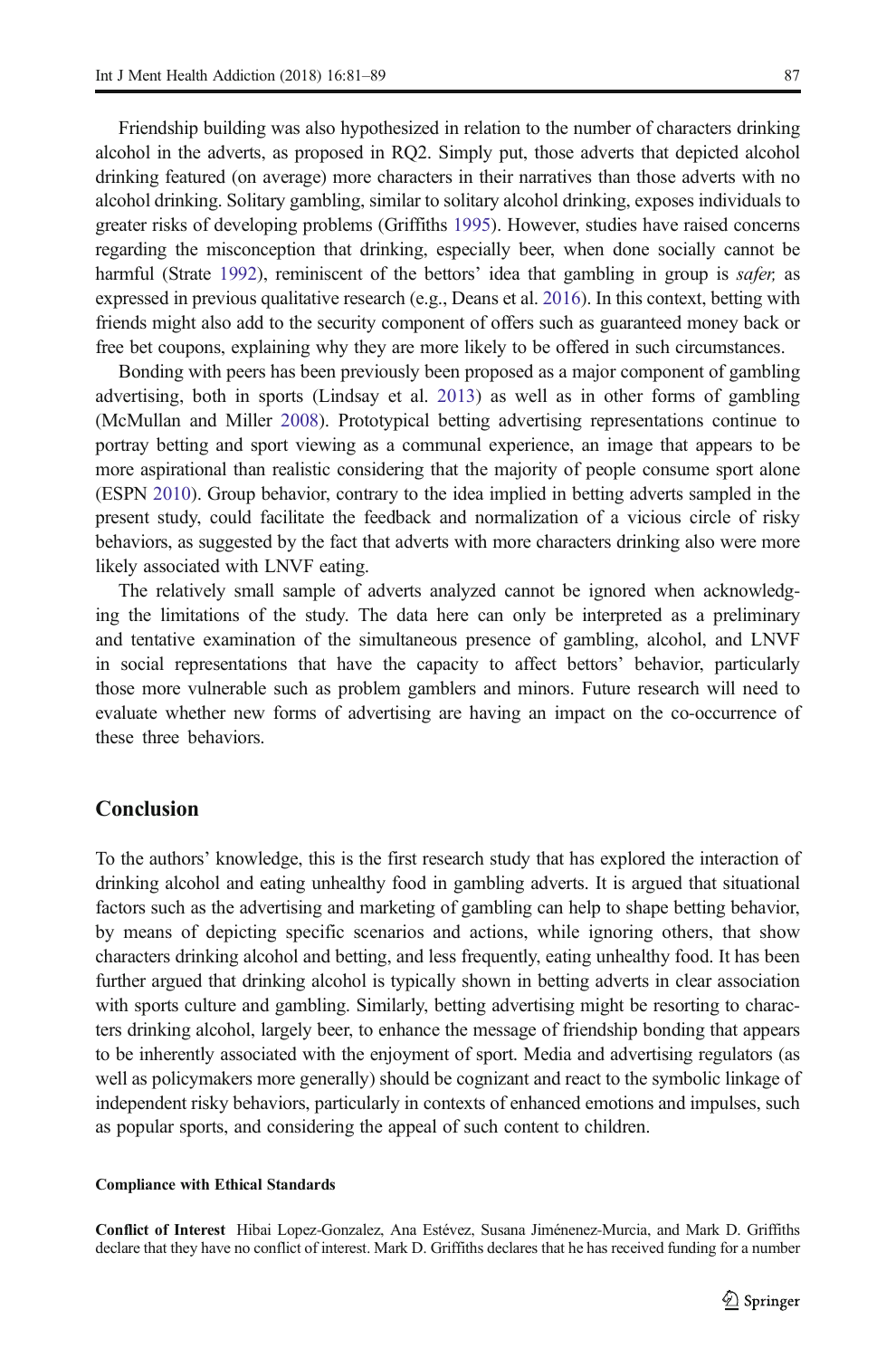<span id="page-7-0"></span>of research projects in the area of gambling education for young people, social responsibility in gambling and gambling treatment from the Responsibility in Gambling Trust, a charitable body which funds its research program based on donations from the gambling industry. He also undertakes consultancy for various gaming companies in the area of social responsibility in gambling.

Funding Information This work was supported by the Government of the Basque Country, Spain, under grant reference (Eusko Jaurlaritza, POS\_2015\_1\_0062).

Open Access This article is distributed under the terms of the Creative Commons Attribution 4.0 International License (http://creativecommons.org/licenses/by/4.0/), which permits unrestricted use, distribution, and reproduction in any medium, provided you give appropriate credit to the original author(s) and the source, provide a link to the Creative Commons license, and indicate if changes were made.

### **References**

- Barnes, G. M., Welte, J. W., Hoffman, J. H., & Tidwell, M.-C. O. (2009). Gambling, alcohol, and other substance use among youth in the United States. Journal of Studies on Alcohol and Drugs, 70(1), 134–142.
- Bestman, A., Thomas, S. L., Randle, M., & Thomas, S. D. M. (2015). Children's implicit recall of junk food, alcohol and gambling sponsorship in Australian sport. BMC Public Health, 15, 1022.
- Bohaine, G., Guerrier, Y., Sakhuja, R., & Vamvakari, T. (2015). The relationship between alcohol and gambling behaviors. London: Alcohol Concern.
- Castonguay, J., Kunkel, D., Wright, P., & Duff, C. (2013). Healthy characters? An investigation of marketing practices in children's food advertising. Journal of Nutrition Education and Behavior, 45(6), 571–577.
- Claes, L., Jimenez-Murcia, S., Agüera, Z., Sánchez, I., Santamaría, J., Granero, R., & Fernández-Aranda, F. (2012). Eating disorders and pathological gambling in males: can they be differentiated by means of weight history and temperament and character traits? Eating Disorders, 20(5), 395–404.
- Deans, E. G., Thomas, S. L., Daube, M., Derevensky, J., & Gordon, R. (2016a). Creating symbolic cultures of consumption: an analysis of the content of sports wagering advertisements in Australia. BMC Public Health, 16(1), 208.
- Deans, E. G., Thomas, S. L., Daube, M., & Derevensky, J. (2016b). The role of peer influences on the normalisation of sports wagering: a qualitative study of Australian men. Addiction Research & Theory. doi:10.1080/16066359.2016.1205042.
- Deans, [E. G., Thomas, S. L., Derevensky](http://dx.doi.org/10.1080/16066359.2016.1205042), J., & Daube, M. (2017). The influence of marketing on the sports betting attitudes and consumption behaviours of young men: implications for harm reduction and prevention strategies. Harm Reduction Journal, 14(1), 5. doi:10.1186/s12954-017-0131-8.
- Dyall, L., Tse, S., & Kingi, A. (2009). Cultural icons a[nd marketing of gambling.](http://dx.doi.org/10.1186/s12954-017-0131-8) International Journal of Mental Health and Addiction, 7(1), 84–96.
- Egerer, M. (2013). Problem drinking, gambling and eating—three problems, one understanding? A qualitative comparison between French and Finnish social workers. Nordic Studies on Alcohol and Drugs, 30(1–2), 67– 86.
- Engels, R. C. M. E., Hermans, R., van Baaren, R. B., Hollenstein, T., & Bot, S. M. (2009). Alcohol portrayal on television affects actual drinking behaviour. Alcohol and Alcoholism, 44(3), 244–249.
- Engwall, D., Hunter, R., & Steinberg, M. (2004). Gambling and other risk behaviors on university campuses. Journal of American College Health, 52(6), 245–256.
- ESPN. (2010). ESPN top ten list for sport research. Integrated media research report. Las Vegas: Broadcast Education Association Research Symposium.
- European Commission. (2014). Recommendation on principles for the protection of consumers and players of online gambling services and for the prevention of minors from gambling online. Brussels: European Commission.
- Fischer, S., & Smith, G. T. (2008). Binge eating, problem drinking, and pathological gambling: linking behavior to shared traits and social learning. Personality and Individual Differences, 44(4), 789–800.
- Giulianotti, R., Bonney, N., & Hepworth, M. (2005). Football, violence and social identity (2nd ed.). London: Routledge.
- Grant, J. E., Kushner, M. G., & Kim, S. W. (2002). Pathological gambling and alcohol use disorder. Alcohol Research and Health, 26(2), 145–150.
- Griffiths, M. D. (1995). Adolescent gambling. London: Routledge.
- Griffiths, M. D. (2005). A biopsychosocial approach to addiction. Psyke & Logos, 26(1), 9–26.